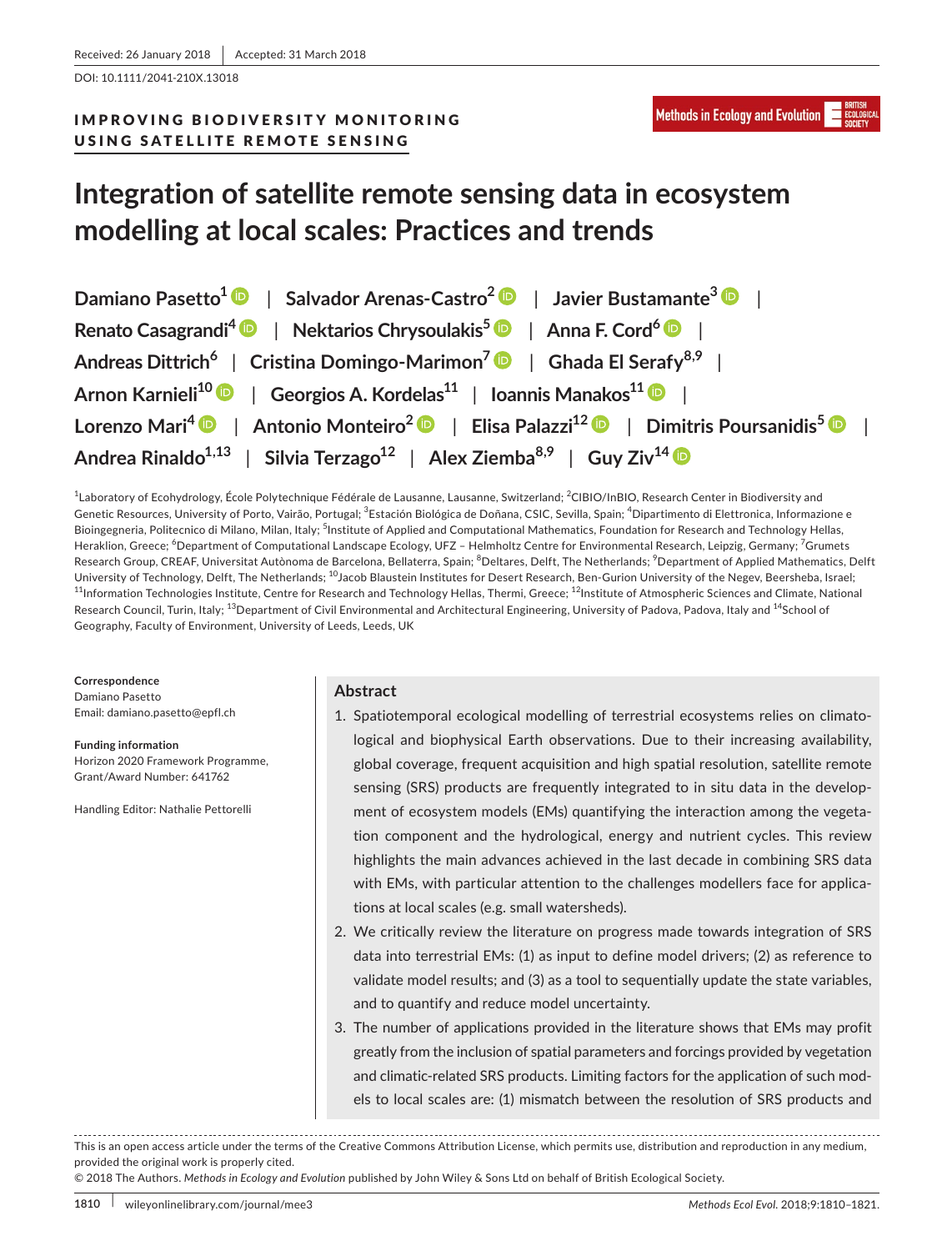model grid; (2) unavailability of specific products in free and public online repositories; (3) temporal gaps in SRS data; and (4) quantification of model and measurement uncertainties. This review provides examples of possible solutions adopted in recent literature, with particular reference to the spatiotemporal scales of analysis and data accuracy. We propose that analysis methods such as stochastic downscaling techniques and multi-sensor/multi-platform fusion approaches are necessary to improve the quality of SRS data for local applications. Moreover, we suggest coupling models with data assimilation techniques to improve their forecast abilities.

4. This review encourages the use of SRS data in EMs for local applications, and underlines the necessity for a closer collaboration among EM developers and remote sensing scientists. With more upcoming satellite missions, especially the Sentinel platforms, concerted efforts to further integrate SRS into modelling are in great demand and these types of applications will certainly proliferate.

#### **KEYWORDS**

data assimilation, ecohydrological models, satellite remote sensing, stochastic downscaling

# **1** | **INTRODUCTION**

Anthropogenic and climate change pressures constitute serious threats to the integrity of the delicate ecosystems of several protected areas, such as National Parks, UNESCO World Heritage sites and Natura 2000 sites (Marris, 2011). Ecosystem models (EMs) help researchers to understand the dynamics of these terrestrial environments, and improve monitoring capabilities by filling spatiotemporal data gaps and predicting short- and long-term impacts of different management strategies. Mechanistic ecohydrological models that couple hydrological and vegetation processes (Chen, Wang, Ma, & Liu, 2015) can estimate features like forest productivity and growth (Huber et al., 2013), or evaluate the system water stress under different climate scenarios (Bhattarai, Wagle, Gowda, & Kakani, 2017). These EMs mainly differ in the complexity of the vegetation component and its interaction with the carbon, nutrient and water cycles. Research in this field has mainly focused on improving the physical description of physiological processes (Chen et al., 2015; Fatichi, Ivanov, & Caporali, 2012) to accurately quantify vegetation photosynthesis and growth. However, this modelling effort requires the measurement or estimation of several biophysical parameters (e.g. LAI, canopy height) and input fluxes (e.g. precipitation, land surface temperature, irradiation) that are heterogeneous at the landscape scales and evolve in time (Fatichi, Pappas, & Ivanov, 2016; Pappas, Fatichi, & Burlando, 2016).

Monitoring systems based on in situ, airborne and unmanned aerial vehicles (UAVs) measurements may not always be sufficient to provide the large amount of data required by EMs. Despite the very high spatial resolution (few centimetres), UAV data suffer from low spectral resolution, limited flight endurance of drones, and, for several countries, strict laws regulating UAV use for research purposes (Paneque-Gálvez, McCall, Napoletano, Wich, & Koh, 2014), while in situ and airborne measurements are time-, cost-,

and labour-intensive. The constantly expanding list of ready-to-use satellite remote sensing (SRS) products is useful to integrate and, if necessary, replace these measurements (Lawley, Lewis, Clarke, & Ostendorf, 2016) with the main advantages of being freely available for the past two or three decades (e.g. since 1972 for Landsat or 2000 for MODIS), with almost-regular repetition (depending on atmospheric conditions), and at high spectral resolution.

In a seminal work, Plummer (2000) highlighted the crucial role that SRS was already playing two decades ago for the improvement of terrestrial models, defining four strategies for linking SRS data and EMs:

- **1.** using SRS data for the estimation of EMs forcings;
- **2.** using SRS data for the calibration and validation of EMs;
- **3.** using SRS data for updating the state variables of EMs;
- **4.** using EMs to interpret SRS data.

As foreseen by Plummer's conclusions, research efforts in the past decade have been promoted by a closer collaboration among ecological modellers and the RS community (e.g. the ESA Climate Change Initiative), which led to improved SRS products together with the estimation of SRS uncertainties (Merchant et al., 2017). Nowadays, a number of online repositories allow direct access to images from different satellite missions and sensors in near real-time, and to higher level global SRS products certified through quality assurance (QA) tests and standards. While SRS data have been extensively used for updating the state of global terrestrial models, e.g. for hydrological (De Lannoy & Reichle, 2016) and carbon cycle (Scholze, Buchwitz, Dorigo, Guanter, & Quagan, 2017) models, the potential of combining SRS data and EMs for near real-time monitoring at local scales, such as those of small watersheds and protected areas (area up to few hundreds of  $km<sup>2</sup>$ ), is yet to be fully exploited. This step is fundamental to achieve the objectives of projects such as the ECOPOTENTIAL H2020 project [\(http://www.](http://www.ecopotential-project.eu)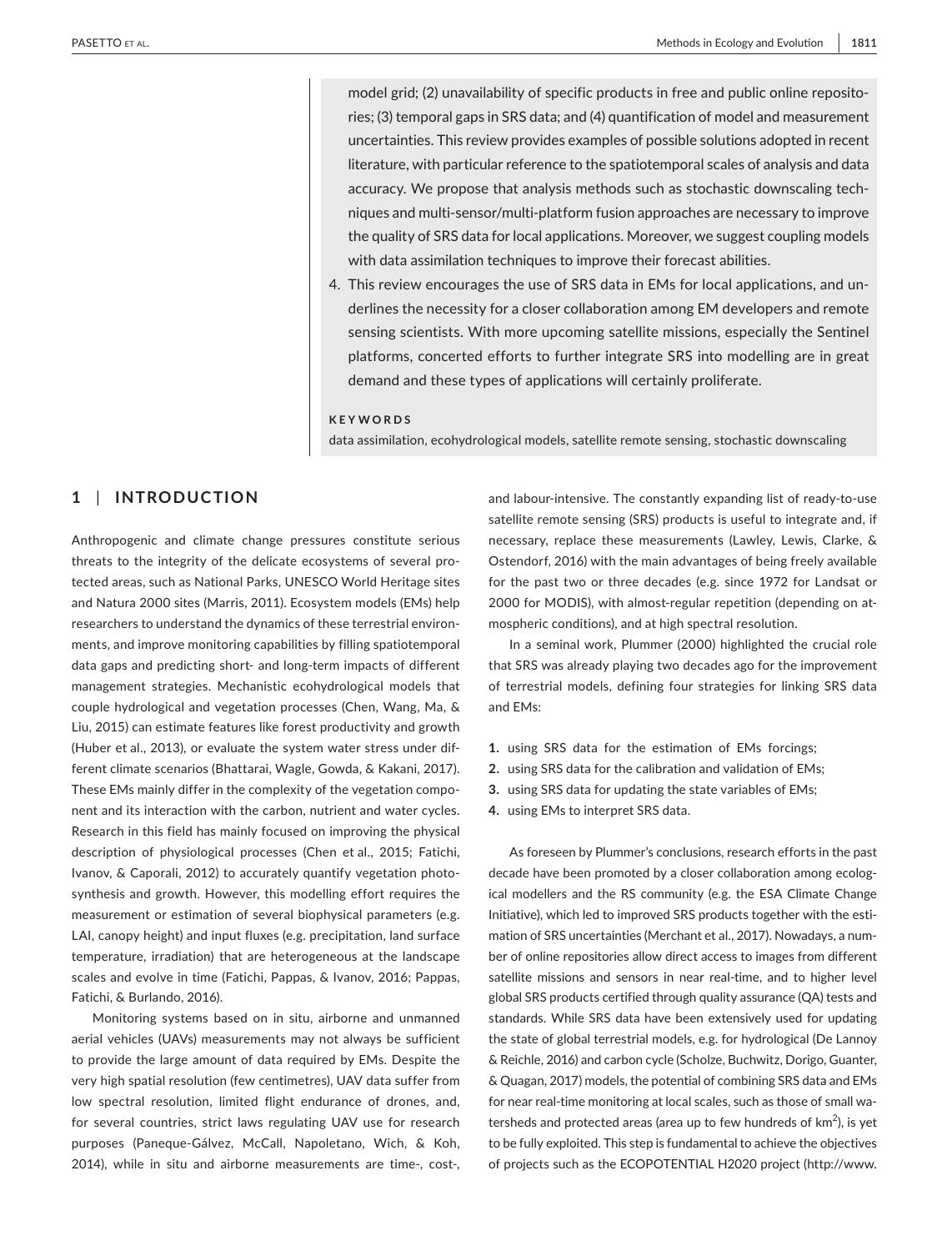[ecopotential-project.eu](http://www.ecopotential-project.eu)), which brought together ecologists, park managers and SRS experts with the goal of monitoring several European protected areas through integration of SRS products into EMs.

Given the marked advances since Plummer (2000), we present updates on the state-of-the-art approaches and discuss some remaining difficulties that modellers may face when integrating SRS data into EMs. As high spatial and temporal resolutions of model drivers and parameters are particularly important to describe vegetation dynamics at local scales, Section 2 highlights the strategies adopted in the literature to properly downscale high-level SRS products (i.e. level 2 and level 3 products, Section 2.1) or to directly obtain the quantities of interest through processing of the observations at the sensor level (level 1 products, Sections 2.2 and 2.3). Best practices to compare EM outputs to the associated SRS products are described in Section 3. Data assimilation (DA) techniques that are proving successful to enhance EMs forecast abilities through SRS data are described in Section 4, together with techniques for the evaluation of model and data uncertainties (Sections 4.1 and 4.2). Finally, Section 5 concludes the paper and suggests strategies for further advancements.

# **2** | **PREPARING SRS DATA FOR USE IN LOCAL TERRESTRIAL EMS**

Satellite remote sensing products are useful to characterize spatial parameters and forcings related to the hydrological component (precipitation, evapotranspiration [ET], soil moisture, snow cover, etc.), the energy balance (land surface temperature [LST], irradiation, albedo) and the vegetation properties (land use, vegetation cover, vegetation height/biomass, fraction of absorbed photosynthetically active radiation [FAPAR], LAI; Amitrano et al., 2014). Vegetation indices (VIs) have been frequently used as indicators of vegetation cover type and vegetation photosynthetic activity, and for the estimation of phenological parameters. van der Kwast et al. (2009), for example, used the normalized difference vegetation index (NDVI) derived from ASTER to estimate the input parameters of the Surface Energy Balance System, while Turner et al. (2006) adopted land cover and seasonal LAI derived from Landsat Enhanced Thematic Mapper+ (ETM+) as input to the Biome-BGC carbon cycle model for the estimation of landscape gross primary production (GPP) and net primary production (NPP; see Table 1 for further examples).

The spatial resolution, temporal frequency and accuracy of "off-the-shelf" high-level SRS products (Table S1) frequently do not match modelling requirements for local applications, where grid cells from tens to hundreds of metres in size are used. Moreover, the assumptions and ancillary data (which are often "hidden" in the technical documentation, cascades of scientific articles or provider's websites for more recent changes) used for the computation of these high-level products might not be consistent with the assumptions or other inputs used in local scale EMs. For example, LAI estimated by MODIS are based on specific land cover map characterized by eight biomes (Yan et al., 2016), which may differ from those used in the

EM. We present three typical strategies that modellers are currently adopting and combining to address the aforementioned problems:

- **1.** downscaling low-resolution SRS products, which is particularly useful for climatic products having resolutions of several kilometres (Table S1);
- **2.** deriving high-resolution products from SRS level 1 data, which is relevant to obtain accurate vegetation-related parameters for the domain under study (Table S2);
- **3.** applying multi-sensor/multi-platform fusion techniques, which can fill temporal gaps among the estimated vegetation parameters.

## **2.1** | **Downscaling methods for climatic products**

Downscaling helps modellers overcome the scale mismatch between high-level (levels 2, 3) SRS products and the desired model resolution. While applicable to many types of SRS, downscaling methods are frequently used for climatic variables (e.g. precipitation and LST), which are among the main driving factors of terrestrial EMs describing ecosystem seasonality and long-term trends.

## **2.1.1** | **Precipitation**

Satellite remote sensing-based precipitation measurements (Table S1) constitute a valid alternative to datasets obtained through spatial interpolation of in situ measurements. These datasets achieve regional- (DAYMET, PRISM over North America) or global-(WorldClim) scale coverage with resolutions up to 1 km, but are known to have poor reliability in areas where the density of ground sensors is low and uneven (Mourtzinis, Rattalino Edreira, Conley, & Grassini, 2017). Moreover, from the temporal perspective, the monthly resolution of the provided climatologies is too coarse to effectively drive many EMs relying on daily or sub-daily forcing data (Table 1). Main problems arising from SRS-based rainfall products concern spatial coverage, because different satellites cover different ranges of latitudes (i.e. GPCP, CMAP or GPM), and their generally coarse spatial resolution, from 2.5 deg (about 280 km at the equator) up to 0.1 deg (about 11 km). A recent comparison of precipitation datasets derived from gauges, models and SRS data also highlighted the variability of different products, in particular in SRS-derived seasonal precipitation and distribution of extreme events (Sun et al., 2018).

Statistical downscaling has been used to obtain rainfall data at about 1 km resolution from e.g. TRMM using classic geostatistical analysis (Chen, Liu, Liu, & Li, 2014; Shi & Song, 2015). Covariates available at higher spatial resolution (e.g. VIs, elevation and other topographic parameters, and in situ weather data) are used to explain part of the large spatiotemporal variability of the precipitation field. Stochastic methods are particularly suitable to generate synthetic precipitation patterns whose statistical properties are consistent with those of observed precipitation. One example is represented by the Rainfall Filtered Autoregressive Model (RainFARM) based on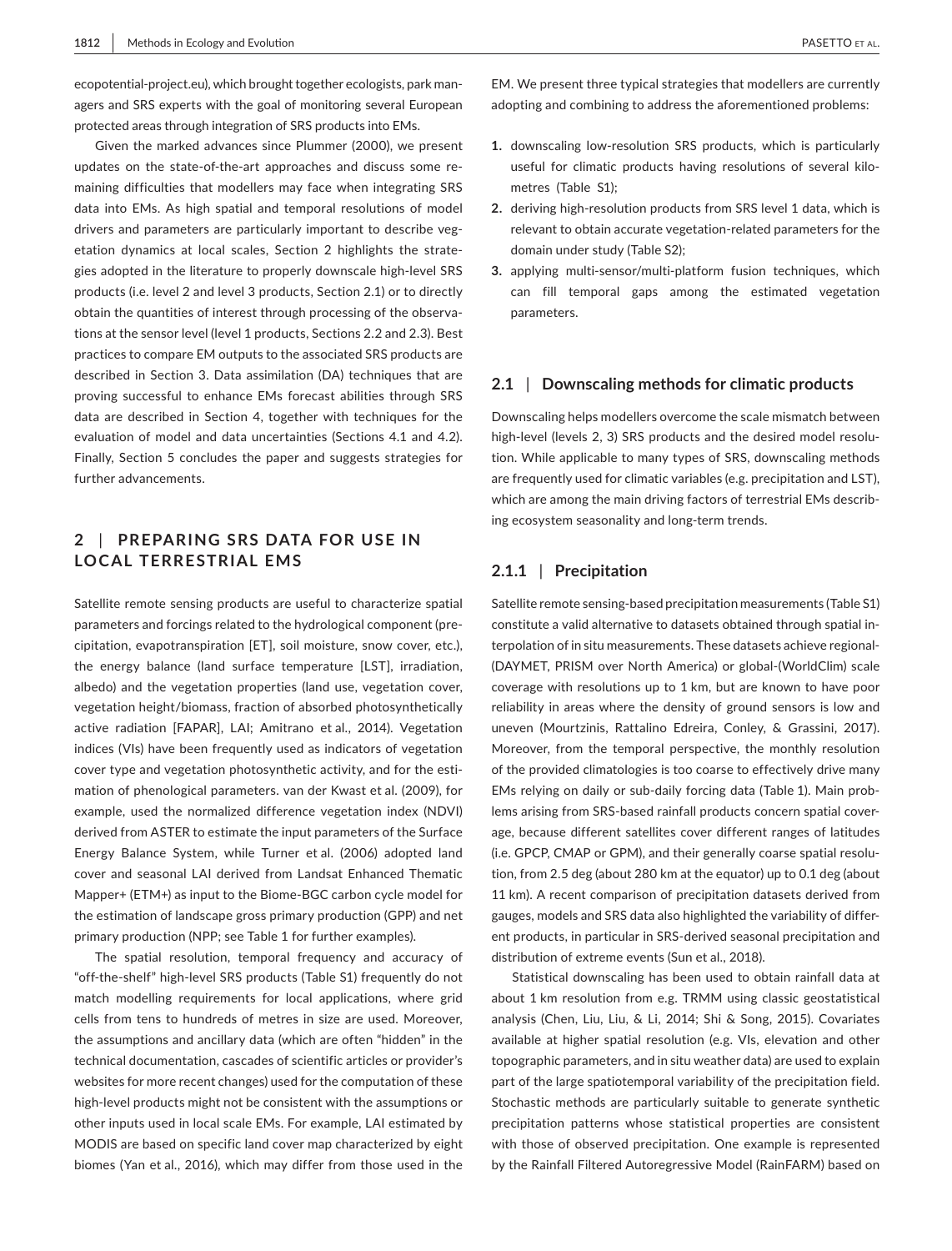the extrapolation to the small scales of the Fourier power spectrum of coarse-scale precipitation (D'Onofrio, Palazzi, von Hardenberg, Provenzale, & Calmanti, 2014; Terzago, Palazzi, & von Hardenberg, 2018).

## **2.1.2** | **Land surface temperature**

Satellite remote sensing measurements provide daily global spatial coverages of LST at resolutions that vary from 1 km (Sentinel 3) to 56 km (AMSRE-E). Higher resolution data (30 m) are provided at 16 days interval from Landsat 8 (Table S1). Spatial downscaling of LST (also known as sharpening or disaggregating) relies on information about the soil type, emissivity and vegetation cover, frequently using NDVI or LAI as proxy for the latter. Downscaling has been applied to estimate LST at higher spatial resolution (e.g. 250 m) from

MODIS and AVHRR data while maintaining their original temporal resolution (Liu & Pu, 2008; Metz, Rocchini, & Neteler, 2014). Fusion approaches have been tested in keeping the temporal resolution of MODIS (daily) while downscaling it down to Landsat resolution (30 m) or ASTER (90 m; Weng, Fu, & Gao, 2014; Yang et al., 2016). It is worth stressing that LST may differ by several degrees from nearsurface air temperature measured by surface stations (Good, 2016). Approaches to estimate near-surface air temperature from satellite observations are still under development, and daily global mapping will be accomplished in the EUSTACE H2020 project (Brugnara, Auchmann, & Brönnimann, 2017).

It is important to remember that SRS climate products might have low accuracy in topographically complex areas mainly due to their low resolution. To improve the accuracy for local applications, downscaling can be applied in conjunction to bias correction techniques

TABLE 1 A non-exhaustive list of examples of ecosystem models (EMs) applications at local scales using satellite remote sensing (SRS) products to describe model parameters and/or forcings. Detailed model descriptions and references are available in Supplementary Information 3

| <b>Study</b>                                               | <b>EM</b> model        | <b>EM</b> description                                                                                                                                                                                               | Modelled<br>area ( $km2$ ) | Cell size/<br>resolution<br>(m) | <b>Time</b><br>step | <b>SRS products used</b>                                                                         |
|------------------------------------------------------------|------------------------|---------------------------------------------------------------------------------------------------------------------------------------------------------------------------------------------------------------------|----------------------------|---------------------------------|---------------------|--------------------------------------------------------------------------------------------------|
| Turner et al.<br>(2006)                                    | Biome-BGC              | Process-based model derived<br>from Forest-BCG considering<br>the physical and biological<br>processes governing energy,<br>water, carbon and nitrogen<br>fluxes among the vegetation<br>and soil layers            | 25                         | 25                              | 1 day               | Land cover, LAI (esti-<br>mated from Landsat<br>$ETM+$<br>NPP/GPP (from MODIS<br>for validation) |
| van der Kwast<br>et al. (2009)                             | <b>SEBS</b>            | Single-source model for the<br>estimation of turbulent heat<br>fluxes and ET                                                                                                                                        | 5                          | 90                              |                     | Albedo, Vegetation cover<br>(estimated from ASTER)                                               |
| Govind et al.<br>(2009)                                    | <b>BEPS-TerrainLab</b> | Couples the hydrological model<br>TerrainLab with the biophysical<br>simulator BEPS<br>Estimates mass and energy<br>fluxes among soil, vegetation<br>and atmosphere, together with<br>plant growth and C-cycle      | ~10                        | 25                              | 1 day               | Land cover (from ESOD)<br>LAI (estimated from NDVI<br>of Landsat TM)                             |
| <b>Strauch and Volk</b><br>(2013)                          | <b>SWAT</b>            | Semi-distributed watershed<br>model for simulations of daily<br>discharge, nutrient, pesticide<br>and sediment loads. Spatial<br>heterogeneities are considered<br>by dividing the domain into<br>sub-basins        | 242                        |                                 | 1 day               | ET and LAI (from MODIS)                                                                          |
| Hwang et al.<br>(2008)                                     | RHESSys                | Ecohydrological modelling<br>framework designed to<br>simulate carbon, water and<br>nutrient fluxes                                                                                                                 | 15.8                       | 30                              | 1 day               | LAI (estimated from NDVI<br>of Landsat ETM+)                                                     |
| Lopes, Aranha,<br>Walford,<br>O'Brien, and<br>Lucas (2014) | Forest-BCG             | Process-based ecophysiological<br>model for NPP estimations<br>based on canopy interception,<br>evaporation, photosynthesis,<br>growth, carbon allocation, litter<br>fall, nitrogen mineralization and<br>mortality | 60 and 24                  | 30                              | 1 day               | LAI (estimated from EVI<br>and NDVI of Landsat<br>$ETM+$                                         |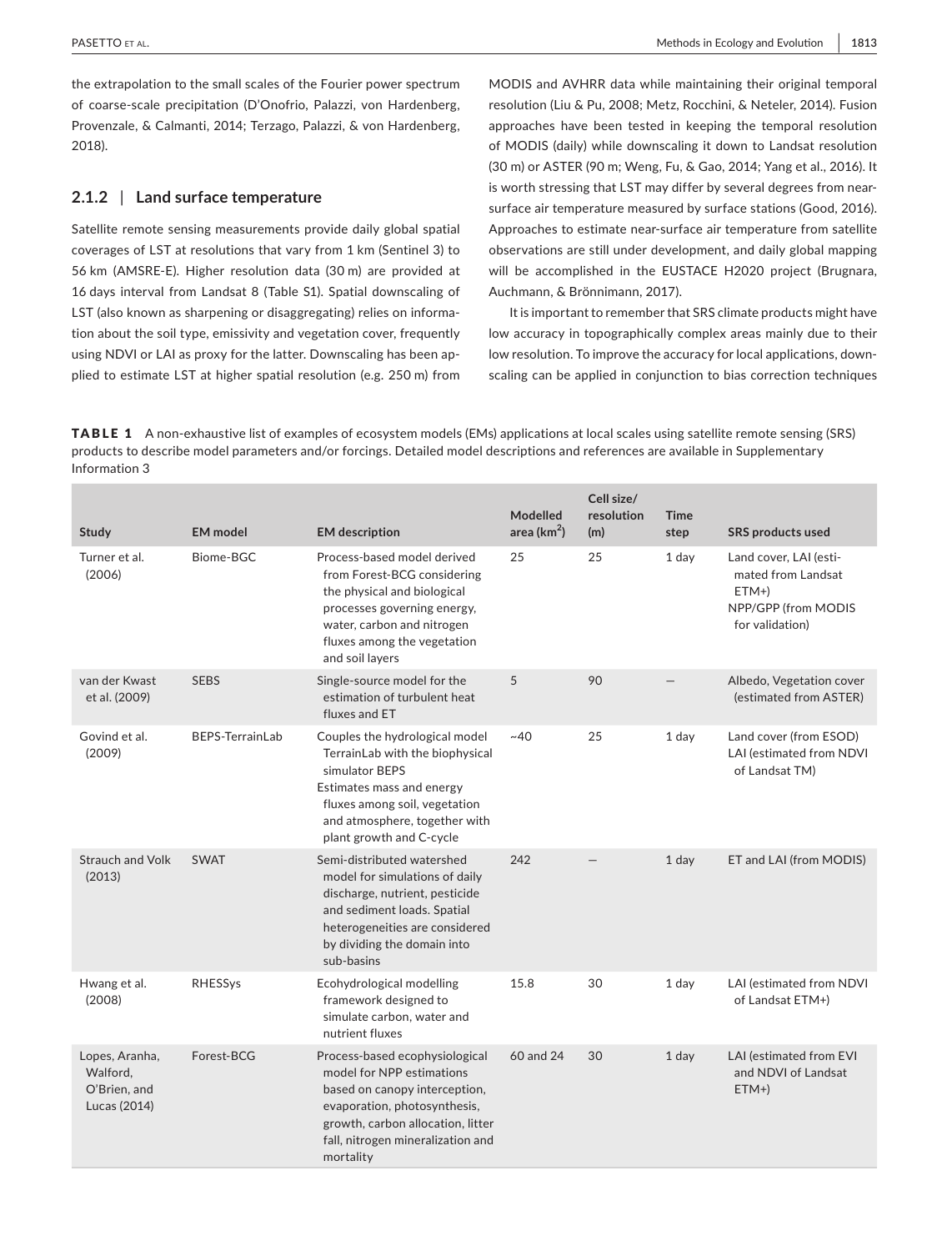and considering the ancillary data used to obtain the original SRS products (e.g. Maggioni, Meyers, & Robinson, 2016).

## **2.2** | **Deriving high-resolution SRS products**

Assessing the key parameters for describing photosynthesis, ET, and NPP is crucial to compute energy, water and carbon fluxes. Several global SRS products related to vegetation biogeochemistry are freely available (Table S1). Although these products have the clear advantage of passing external QA, they differ in terms of algorithms, ancillary data and product uncertainty, and might not be consistent with the particular requirements and assumptions of EMs, especially for local applications. Exploitation of satellite images using empirical, semi-empirical or physically based approaches may be required to obtain consistent products at high spatiotemporal resolutions. We underline, however, that a deep expertise on remote sensing is needed to exploit correctly the available dataset depending on the desired accuracy and application, in particular for assessing the uncertainty of the retrieved variables. The indirect nature of SRS measurements makes them potentially hard to interpret and relate to physically measurable quantities (Disney, 2016).

## **2.2.1** | **Empirical approaches**

Empirical approaches establish mathematical relationships between SRS data and the biophysical variables of interest via calibration on in situ data (Chuvieco & Huete, 2009). Various empirical approaches to identify leaf and canopy properties from SRS data have been proposed in literature (Tables S2 and S3), including estimations of biophysical parameters, such as water content, nitrogen, chlorophyll content from VIs or, more recently, from solar-induced chlorophyll fluorescence. Empirical models require extensive field measurements for calibration and the modelling results are dependent of the site condition, time period and sensor, thus limiting their applicability to other sites (Croft, Chen, & Zhang, 2014). However, their reduced computational cost makes them an appreciated asset. For instance, recent applications to Sentinel-2 data have provided LAI and chlorophyll content at high resolution (10 m) and 5 days revisit period (Clevers, Kooistra, & van den Brande, 2017). Empirical approaches are also implemented within cloud computing platforms such as Google Earth Engine, which contains both raw imagery archives (including Landsat and Sentinel-2) and machine-learning algorithms (e.g. robust linear regression, random forest, support-vector machines).

## **2.2.2** | **Physically based models**

Physically based models attempt to describe the surface reflectance through physical laws of the radiation transfer inside the canopy and its interaction with the soil surface, and offer an explicit connection between the biophysical variables of vegetation and soil and canopy reflectance (Banskota et al., 2015; Houborg, Mccabe, Cescatti, et al., 2015). Physically based models have strong advantages over

empirical approaches: they permit to infer causality and perform predictions, can be adapted to a wide range of land cover situations, time periods and sensor configurations, while at the same time not requiring the simultaneous acquisition of in situ and SRS data. Physically based models are fine-tuned using inversion techniques (Chuvieco & Huete, 2009), including quasi-Newton algorithm, lookup tables and artificial neural networks (e.g. Sehgal, Chakraborty, & Sahoo, 2016). On top of the effort to adequately describe the light interaction processes, one of the main challenges of radiative transfer models (RTMs) remains the development of correction factors to take into account the uncertainty in the radiative response associated to 3D-heterogeneous vegetation. The RAMI4PILPS comparison experiments (Widlowski et al., 2011), which evaluate the consistency of several simple RTMs used within EMs, show that as the structure of the plant canopies becomes more complex, modelto-model agreements generally deteriorate and model-to-reference deviation increases as well.

## **2.2.3** | **Semi-empirical models**

*Semi-empirical models* rely on the theoretical formulations used in physical models, while adjusting some parameters through empirical relationships based on SRS data. Such models reduce the complexity of physical models by reducing the number of parameters requiring calibration. A possibility is to approximate the outputs of RTMs through surrogate functions, e.g. Gaussian process emulators, whose evaluation is faster. Calibration procedures such as Markov Chain Monte Carlo (MC) or DA schemes are necessary for the inversion also in this case (Gómez-Dans, Lewis, & Disney, 2016). Semi-empirical models have been applied to estimate, among others, canopy height and structure and time series of LAI (Kumar, Kumari, & Saha, 2013).

## **2.3** | **Multi-sensor/multi-platform approaches**

Expert SRS users are frequently adopting multi-sensor approaches to overcome the fixed temporal and spatial resolutions of single data sources. Data fusion techniques, which require knowledge of sensor limitations and uncertainties, offer advantages for temporally continuous mapping of vegetation parameters (Dusseux, Corpetti, Hubert-Moy, & Corgne, 2014) and for the spatial extrapolation of in situ observations. Limitations of VIs derived from optical data, such as saturation effects and dependence on weather conditions, can be reduced by integration with radar data, taking into account the differences between the responses of optical and radar sensors. In the fields of long-term land use mapping and monitoring, a wide range of studies employ multi-sensor SRS data, mostly combining Landsat with ALOS/PALSAR, Radarsat, or ERS datasets (reviewed in Joshi et al., 2016).

LAI products are highly relevant for EM applications, because the derivation through physically based RTMs makes LAI directly connected to EM parameters and inputs like plant productivity, transpiration and energy fluxes (Asner, Scurlock, & Hicke, 2003).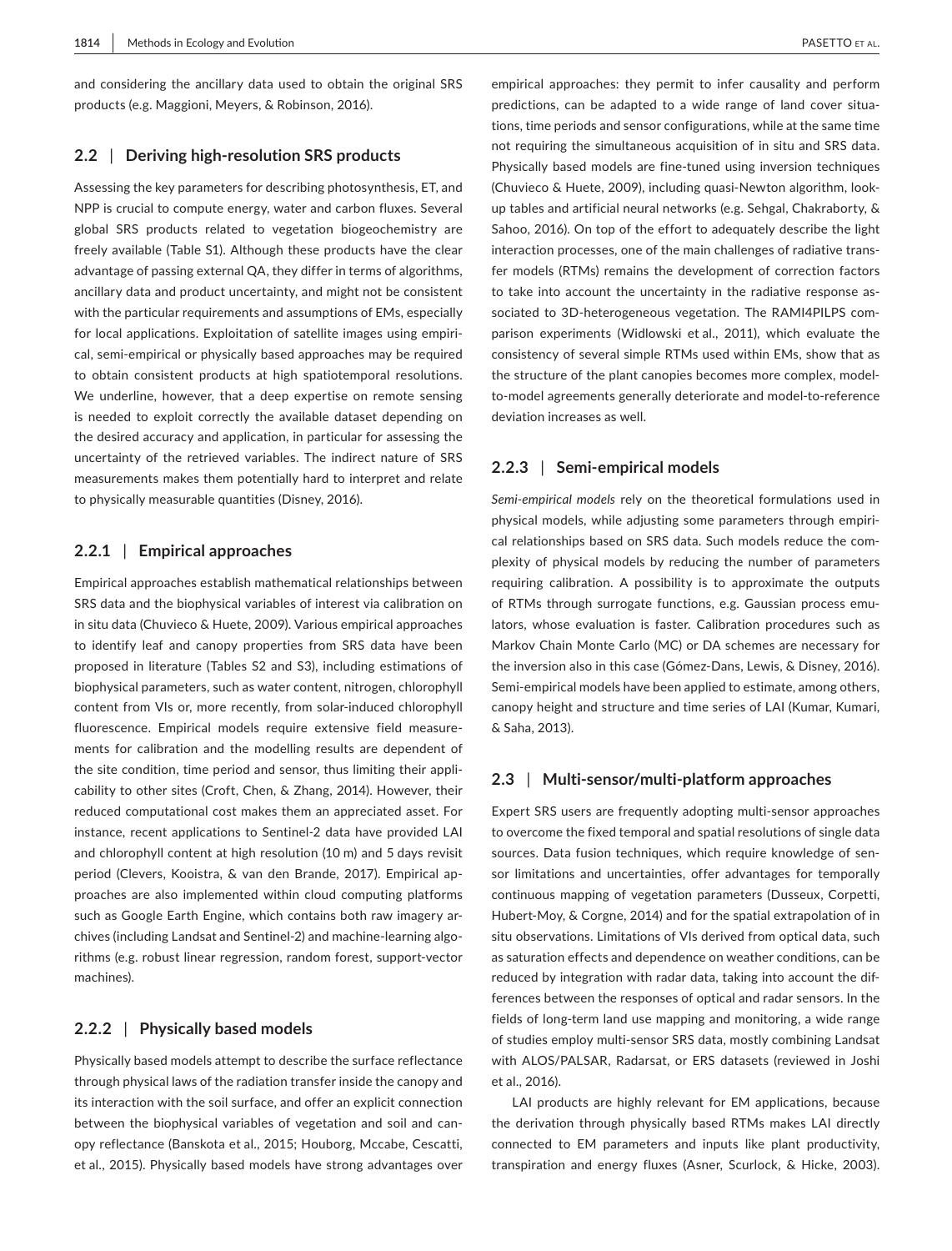Recent studies showed that the low temporal frequency (16 days) of LAI products derived from Landsat can be improved by combining MODIS reflectance and LAI data with higher temporal resolution (Myneni, Knyazikhin, & Park, 2015), while keeping Landsat spatial resolution (Houborg, McCabe, & Gao, 2015).

Mountain areas pose particular challenges for SRS applications, making indispensable the application of thorough topographic and atmospheric correction (for optical data), as well as of methods to account for foreshortening and layover effects and variations in surface water content affecting dielectric properties (for radar data, Gupta, 2018). In particular, multi-sensor/multi-platform approaches require radiometrically homogeneous and consistent reflectance among images from different sources and different time periods. For instance, Attarchi and Gloaguen (2014) were able to develop a statistical model for above-ground biomass in a mountain forest site in Iran by combining corrected and co-registered Landsat ETM+ and ALOS/PALSAR data, which quality significantly improved compared to the single use of (uncorrected) optical and radar data. In (semi-)arid regions, synergistic optical and radar data were used to model daily ET (Hu & Jia, 2015), a key parameter in this kind of ecosystem. Multi-sensor approaches can also be effective in estuarine environments: Chakraborty, Ferrazzoli, and Rahmoune (2014) analysed MODIS Enhanced Vegetation Index and AMSR-E radar signatures to estimate the amount of vegetation biomass that is submerged during monsoon flooding, while Rangoonwala, Enwright, Ramsey, and Spruce (2016) related persistence of marshland flooding (radar data) to changes in vegetation (optical data).

While the use of multi-sensor approaches offers new opportunities with respect to time-series analysis, cross-sensor calibration is a challenging task. The long-term availability of data from Landsat and SPOT missions makes these sensors still the most suitable for multitemporal analysis. As Sentinel-2, with the first platform launched in 2015, has a similar spectral coverage but better spatial and temporal resolution, current efforts focus on combining it with Landsat data to provide near daily global coverage at 30 m resolution (NASA Harmonized Landsat-Sentinel-2 project, Claverie & Masek, 2017). Although some research has been carried out to develop methods to obtain radiometric homogenization between different sensor time series (Padró et al., 2017; Pons, Pesquer, Cristóbal, & González-Guerrero, 2014), there are still challenges to be met for the use of multi-temporal, multi-source SRS data in ecology.

# **3** | **MODEL C ALIBR ATION AND VALIDATION USING SRS DATA**

Satellite remote sensing is currently used not only as an input to EMs, but also to assess model reliability through validation techniques (Bennett et al., 2013). A large number of SRS products have served to assess EM results at the ecosystem level such as LAI, FAPAR, soil moisture, GPP and NPP (see examples in Table S4).

The operations to process the model outputs to obtain a variable consistent with the measured data constitute the so-called "observation operator" (Kaminski & Mathieu, 2017), which is necessary for the implementation of calibration, validation and assimilation schemes. Two strategies can be used to compare the EM outputs to SRS data (Plummer, 2000), namely indirect or direct comparison, which is related to two different observation operators.

## **3.1** | **Indirect comparison**

Indirect comparison considers high-level SRS products (e.g. LAI, FAPAR, etc.). In this case, the observation operator adapts model outputs to the measurements, typically through downscaling/upscaling procedures. The correction of biases due to different assumptions between a particular EM and products (e.g. over-simplification of the vegetation layer in the EM) is a particularly important step that, if not considered, might lead to large discrepancies in the results (Liu et al., 2018).

## **3.2** | **Direct comparison**

Direct comparison couples ecological and reflectance models, where the EM outputs become input of RTMs, so as to directly compare the measured and modelled radiances. Direct comparison is particularly appealing since it avoids possible discrepancies between SRS products and model outputs, and the inversion of a RTM. Examples are the coupling between ecological and reflectance models in hydrological applications, e.g. using temperature brightness from SMOS microwave sensor (De Lannoy & Reichle, 2016), or the computation of modelled canopy reflectance to be compared to MODIS data (Quaife et al., 2008). The observation operator required for direct comparison is not easily implemented in most EMs, because it considers the adaptation of the EM outputs to the RTMs inputs, and the operations in the RTM including backscatter from soil, vegetation and atmosphere. These processes are rarely considered explicitly due to the computational burden of complex dedicated RTMs, and simplified RT schemes are employed (e.g. 1D, effective LAI, etc.). Thus, direct comparison requires the calibration of several additional parameters. Due to these difficulties and the free availability of many SRS products, indirect comparison is still frequently adopted, especially when validation is simply performed by qualitative approaches (Table S4).

Note that indirect comparison requires the evaluation of error metrics between raster maps (Stow et al., 2009), which are typically characterized by strong spatial autocorrelation. Due to the errors introduced by SRS downscaling procedures, the accuracy of the sensor and the complex nature of environmental systems, classical validation metrics based on a per-pixel comparison (such as the root mean squared error, the Pearson's correlation coefficient or Nash-Sutcliffe efficiency) might not be able to evince common spatial patterns, thus limiting the comparison to mere qualitative considerations. In these cases, residual-based metrics should be replaced by the analysis of statistical moments, spectra and other quantitative measures of spatial structure that have been developed to objectively reveal common patterns among maps (Koch, Jensen, & Stisen, 2015). The quantified uncertainties associated with the model results and SRS observations are frequently neglected during the validation of model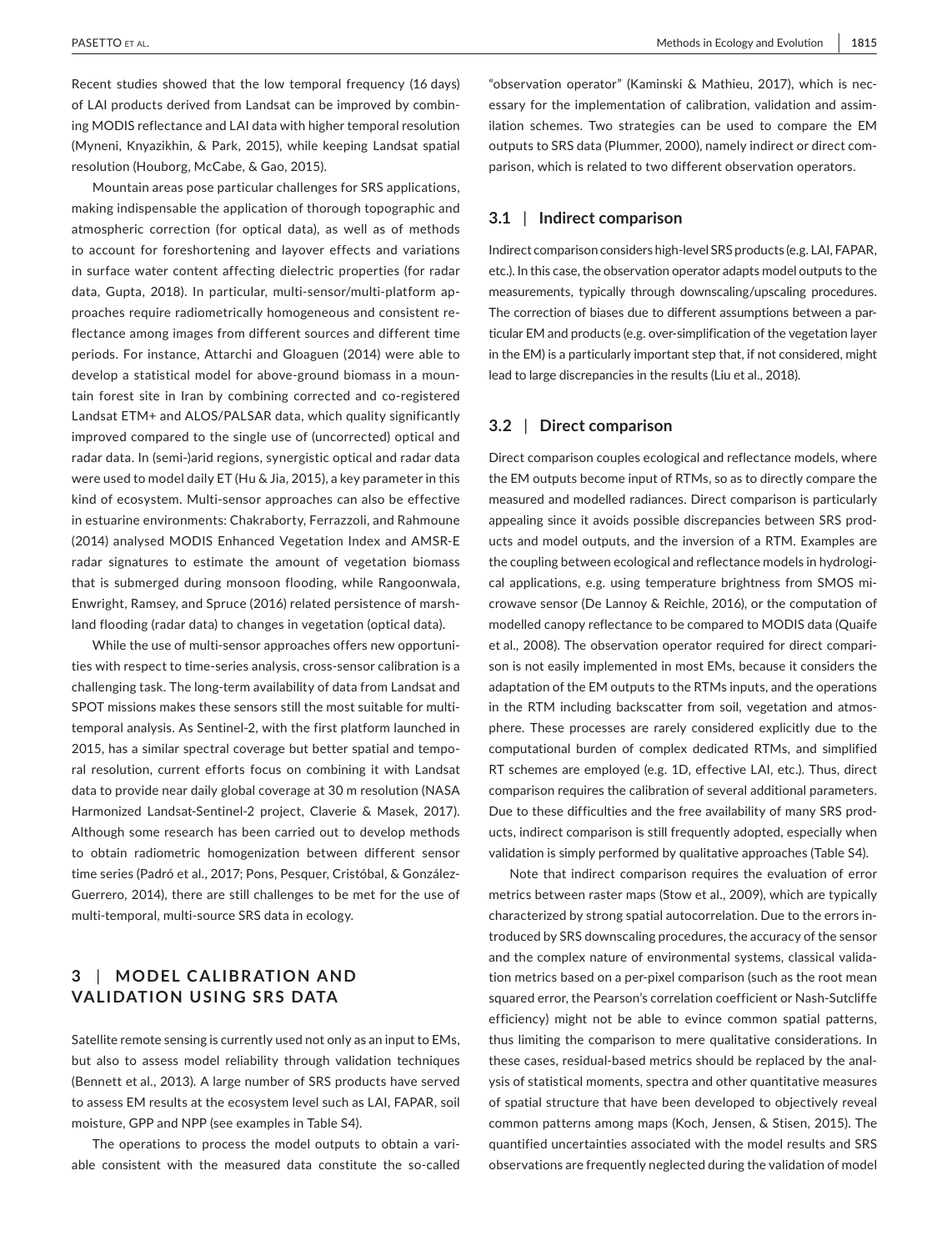results, but should be included to weigh their relative contribution to the error metric (see Section 4.2).

# **4** | **A SSIMIL ATION OF SRS DATA FOR THE UPDATE OF MODEL STATE VARIABLES**

Ecosystem models suffer from the presence of many sources of errors that may propagate in time amplifying the uncertainty on the model outputs. Model-Data Fusion techniques (MDFs) reduce and control this model uncertainty by consistently combining EMs and data (Peng, Guiot, Wu, Jiang, & Luo, 2011). DA schemes are a particular family of MDFs mainly developed by the meteorological community to improve model forecast by updating the state variables using measured data. DA has been applied in several fields of ecology (Luo et al., 2011), e.g. for modelling the spread of infectious diseases, fire, fisheries (Niu et al., 2014), to improve carbon cycle models (Benavides Pinjosovsky et al., 2017) and hydrological predictions (Lahoz & De Lannoy, 2014).

Open access repositories such as Open DA, the Parallel DA Framework (Kurtz et al., 2016) and the DA Research Testbed (Mizzi, Arellano, Edwards, Anderson, & Pfister, 2016) have been developed to help the coupling between EMs and state-of-the-art DA methods. A particularly useful software for EM applications at local scales is ESA's project EO-Land Data Assimilation System (EO-LDAS, Lewis et al., 2012), which provides a Python library for the retrieval of geophysical parameters by assimilation of the optical medium-resolution data of Sentinel-2.

The core of DA schemes is the update (or analysis) step that corrects the model state variables towards the observations, reducing the forecast uncertainty. Different implementations of the update step characterize three main approaches (Montzka, Pauwels, Hendricks Franssen, Han, & Vereecken, 2012):

- **1.** Variational methods, which minimize a cost function associated with the residual between forecast and observations (Benavides Pinjosovsky et al., 2017).
- **2.** Kalman-based methods, which extend the well-known Kalman filter to nonlinear/non-Gaussian models, e.g. using MC simulations as in the Ensemble Kalman filter (EnKF; Quaife et al., 2008).
- **3.** Particle filters, which directly apply MC sampling using a Bayesian approach (De Bernardis, Vicente-Guijalba, Martinez-Marin, & Lopez-Sanchez, 2016).

The analysis step of DA updates the model state variables based on a balance between model and observation uncertainties, described by estimates of their probability distribution. This is a particularly difficult task for both EM outputs and SRS data.

### **4.1** | **SRS measurement uncertainty**

The assimilation of SRS data requires the computation of error crosscovariances at the pixel level, taking into account the cumulative

effect of different sources of uncertainty: sensor errors, errors in the RTM, errors of representativity (due to upscaling or downscaling steps) and errors introduced when processing the data, e.g. atmospheric and radiometric corrections as well as filtering or masking optical encumbrances such as clouds and haze (Pfeifer, Disney, Quaife, & Marchant, 2012; Waller, Dance, Lawless, & Nichols, 2014). However, the propagation of the instrument and parameter errors is frequently neglected during the inversion of RTMs, and the product accuracy is assessed a posteriori, by means of costly validations against in situ measurements, or comparison with the output of calibrated process-based models (Wanders, Karssenberg, De Roo, De Jong, & Bierkens, 2012). QA of online products usually provides qualitative information on pixel values (e.g. QA band for Landsat VIs specifies the pixel condition about cloud, snow, water, etc.) and only rarely quantitative information on the accuracy of the data (e.g. SD at the pixel level for MODIS LAI/FAPAR) which is what needed for DA. The lack of information on the errors of SRS products can be relieved by using the statistics associated with the residuals between EMs outputs and SRS measurements evaluated during the DA updates (Crow & Reichle, 2008). Direct coupling represents a valid alternative, allowing the assimilation of the optical signal at the sensor, thus describing the observation error as the accuracy of the sensor (e.g. De Lannoy & Reichle, 2016; Zhang, Shi, & Dou, 2012). In this latter case, the evaluation of model uncertainty (see Section 4.2) has to be propagated through the observation operator (described in Section 3). Moreover, model uncertainties might be amplified by the unknown parameters of the RTM. As an example, EnKF assimilation of canopy reflectance from MODIS has been shown to improve EM estimates of GPP and reduce model uncertainty (Quaife et al., 2008).

## **4.2** | **EM uncertainty**

Correct estimation of model error is fundamental for DA. Underestimating model uncertainty reduces the relevance of the data (the assimilation would marginally correct the system state variables), with increased risk of divergence from the actual state of the system. Overestimating it, instead, would result in poor forecast capabilities, with the model forecast that spans a large range of possible solutions. The latter is more favourable to DA analysis, since the true system state is more likely to fall within the prediction interval.

Ecosystem Models uncertainties are mainly evaluated during the forecast step, which drives forward the state variables until the following observation time. The main sources of uncertainty are input variables (initial conditions, external forcing), unknown parameters, structural uncertainties due to the physical simplification of the governing processes, and numerical approximations for the discretization of continuous processes (Refsgaard, van der Sluijs, Hojberg, & Vanrolleghem, 2007). MC-based DA schemes, such as EnKF and particle filters, estimate forecast uncertainties by running an ensemble of EM realizations, each associated with different samples of the inputs, forcing term and parameter probability density functions (PDFs). The definition of these PDFs is typically straightforward for the forcing,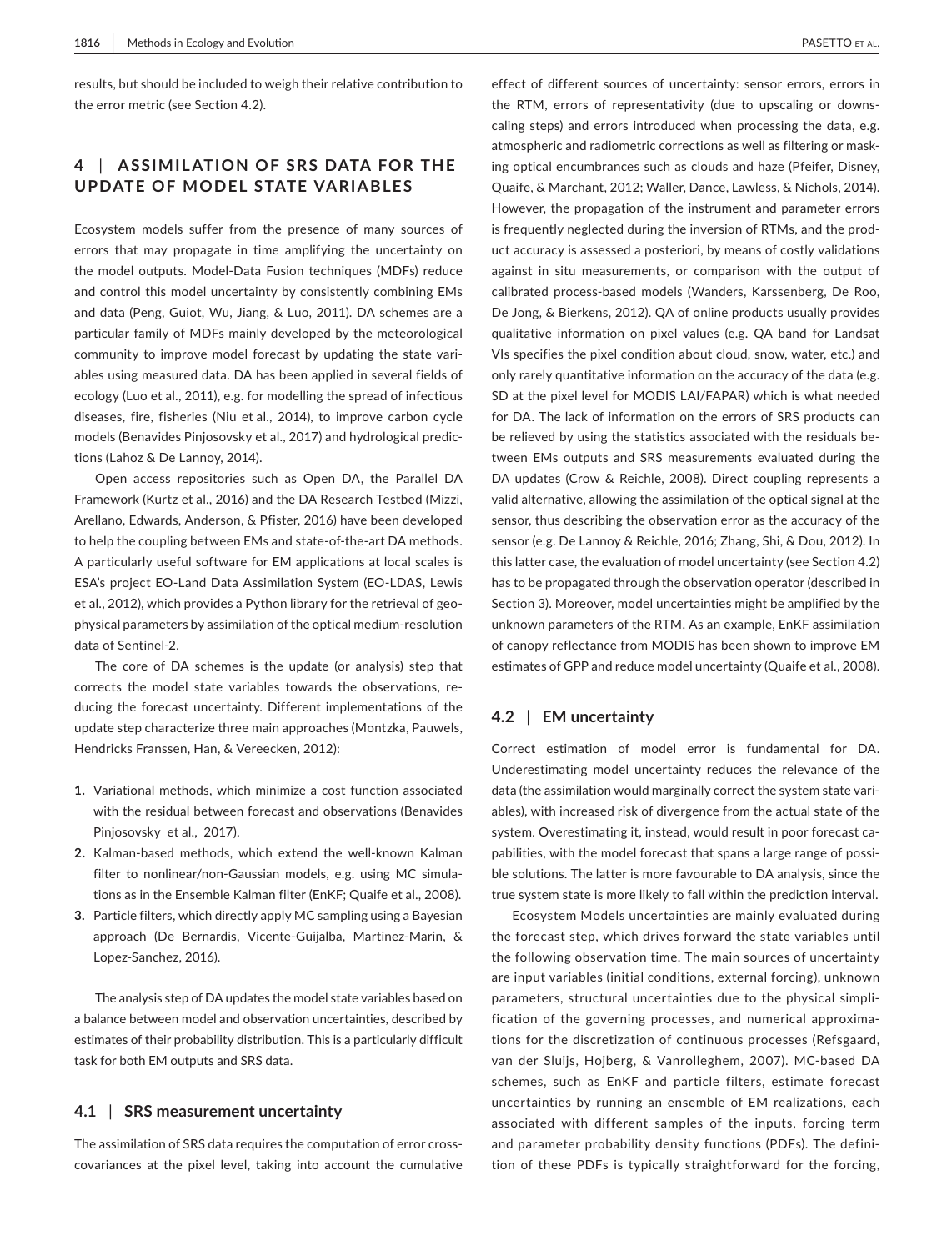based on direct error statistics (e.g. De Lannoy & Reichle, 2016). Assessment of the parameter PDFs is more difficult and computationally expensive. For many systems, literature provides insights into the distribution limits, type of density function and modal value, supplemented through local knowledge and expertise. PDF tuning can be done through sensitivity analysis and Bayesian parameter calibration techniques (Harrison, Kumar, Peters-Lidard, & Santanello, 2012). Finally, the characterization of model structural uncertainty is non-trivial and constitutes one of the main issues in model identification, with important implications for forecasting. Structural uncertainty represents the fundamental inability of a model to represent the processes it is designed to replicate. Numerical errors, which arise from the spatiotemporal discretization of model equations, are frequently considered together with the structural uncertainty (El Serafy et al., 2011). The simplest approach to account for structural uncertainties is to consider the model error as a Gaussian distribution, where the estimation of the covariance matrix follows a procedure developed ad hoc for each model and application (Reichle, 2008). As an example of EM uncertainty estimation, De Lannoy and Reichle (2016) assigned static perturbation statistics for the error of the land surface model GEOS-5 CLSM. In this case, two model state variables are perturbed with an additive noise characterized by fix temporal and spatial correlations. In a more sophisticated fashion, El Serafy et al. (2011) proposed an iterative procedure based on a MC sampling method to estimate the error covariance of a model for suspended particulate matter concentration (Delft3D-WAQ). In general, the determination of structural uncertainties through sensitivity analyses, parameterization, adn conceptual models (Matott, Babendreier, & Purucker, 2009; Refsgaard, van der Sluijs, Brown, & van der Keur, 2006) is heavily reliant on a sufficiently large number of in situ data (Uusitalo, Lehikoinen, Helle, & Myrberg, 2015).

Many studies neglect these different sources of uncertainty, thus possibly underestimating the model output variances (Matott et al., 2009). Further research and inquiry are required to provide standard methods for the estimation of model structural uncertainty.

# **5** | **CONCLUSIONS**

In the two decades since Plummer (2000), the ecological community has acquired more confidence in the use of SRS data, mainly owing to the increased availability of global products subject to rigorous QA tests. Global SRS datasets are nowadays used also by ecologists and conservation managers who may not have experience or knowledge of how SRS datasets are generated. For modellers, major risks of integrating SRS products into EMs are that the specific assumptions underlying their production (e.g. the land cover considered in the RTM) might be incompatible with the assumptions of the EMs, or that the practices in downscaling the SRS data for local-scale modelling (e.g. nearest neighbour resampling) are inappropriate. Better information about the conditions, assumptions and ancillary data behind SRS data production needs to be provided by remote sensing experts with off-the-shelf products, perhaps via community-driven adoption of detailed metadata standards. On the other hand, modellers need to be educated to properly use SRS and their QA metadata, starting from improved university programmes in ecology and physical geography, which currently lack sufficient depth on SRS (Bernd et al., 2017).

Global SRS products are increasingly available to the ecological modelling community, but their application to local scale EMs is not straightforward, requiring downscaling, or the adaptation of the developed algorithms to higher resolution satellite imagery. So far, the lack of shared codes, the difficulties of adapting them to different SRS products and the need for larger computational resources have hindered the use of such algorithms and products. Two emerging trends may be key to changing this. First, the surge of cloud computing (e.g. Google Earth Engine, ESA RUS) allows SRS experts to upscale their algorithms and produce large-scale coverage (e.g. Pekel, Cottam, Gorelick, & Belward, 2016). This will be further pushed by the six Copernicus Data and Information Access Services (DIAS) platforms to be launched in 2018. Second, the adoption of open research practice (and not just open data) for new projects, such as those funded by the European Framework Programmes (e.g. Horizon 2020), is pushing the SRS community to release the codes developed for local applications. New initiatives, such as the "Model Web" within the GEO System of Systems, aim to make such models and algorithms accessible and executable online.

To fully explore the potentiality of SRS data, we suggest that the development of spatially explicit EMs should adopt the following strategies:

- **1.** Direct coupling of EMs with RTMs, a strategy that is rarely adopted in ecological applications at present. Although direct coupling would require the calibration of a larger number of model parameters, the possibility of directly simulating the system reflectance clearly gives considerable advantages for (1) the validation of model outputs, (2) the assimilation of SRS data in near real time (without the necessity to wait the production of higher level products) and (3) the estimation of measurement uncertainties, which is required in DA techniques and allows for prediction.
- **2.** structuring the simulation codes, so that they can be easily connected to the available DA platforms. In fact, the relatively small investment required in terms of updating model implementation would be greatly compensated by the potential to access a number of state-of-the-art, well-tested algorithms for the assimilation of SRS data and the assessment of model uncertainty.

Further collaborations between the remote sensing and the ecosystem modelling scientific communities will help to overcome the outlined difficulties and develop standardized techniques to include SRS data into EMs. There are promising prospects for new SRS missions, and for the development of new algorithms, standards and platforms.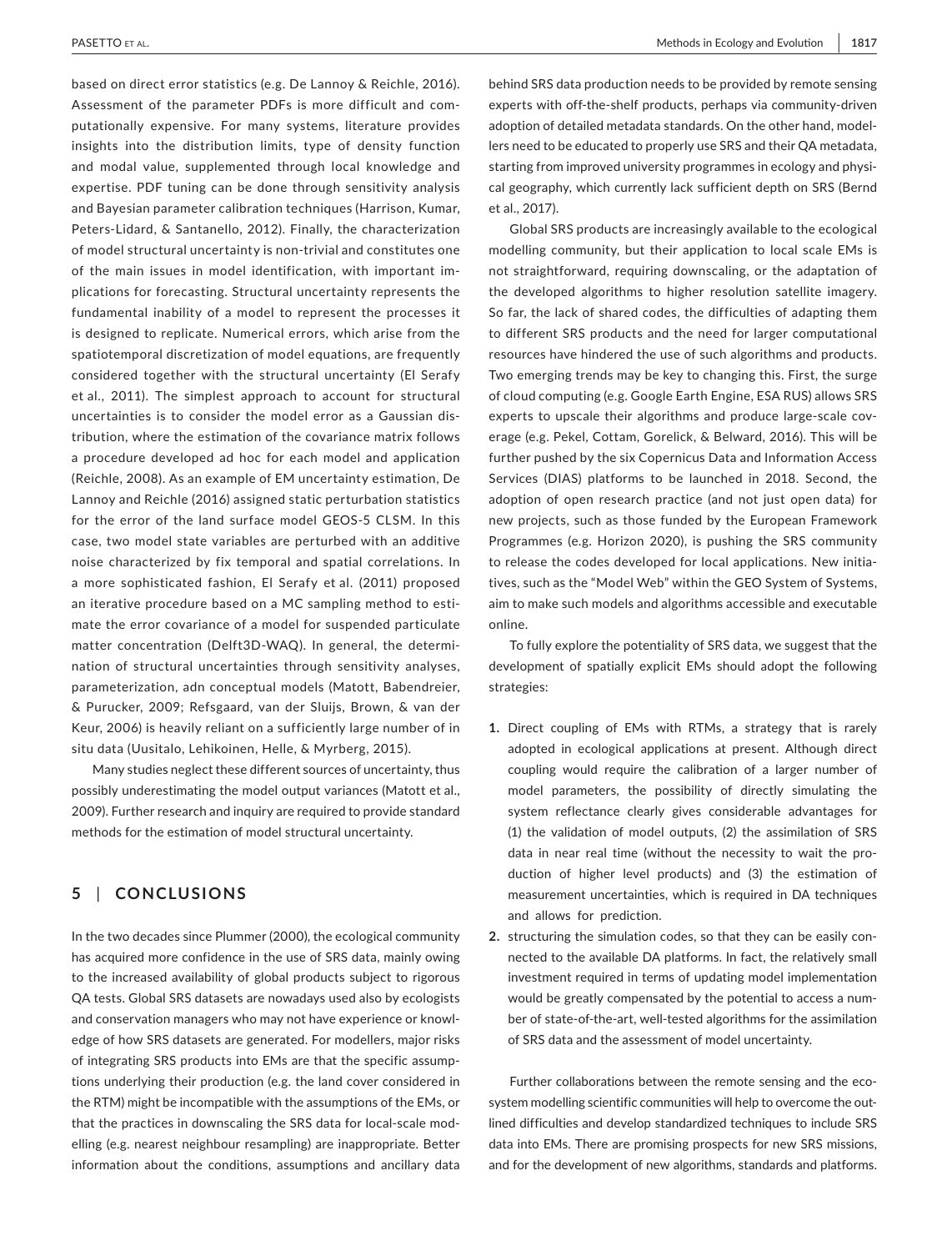Realizing these will require collaborative projects demonstrating the use of SRS in EMs, similar to the Horizon 2020 ECOPOTENTIAL project whose focus was on improving protected areas management using remote sensing.

The coming years promise great potential for SRS and EMs. In the next decade, several new missions are planned to be launched, including P-band SAR (BIOMASS mission) and ISS-mounted LiDAR (GEDI) for estimating biomass, hyperspectral imaging spectrometers for more accurate RTM inversion (EnMAP, HyspIRI, Hisui), high-resolution sun-induced fluorescence for estimating plant photosynthetic activity (FLEX), and a thermal radiometer to monitor water stress (ECOSTRESS). In addition, constellations of small and less-expensive satellites taking high-resolution imagery of the entire Earth every day, like PlantScope (optical) and ICEYE (SAR), are becoming a reality. In combination with longer time-series data from Sentinel missions and the computational power of cloud platforms such as Google Earth Engine and the upcoming DIAS platforms—the sky is the limit for ecological modellers.

### **ACKNOWLEDGEMENTS**

This work has been carried out within the H2020 project "ECOPOTENTIAL: Improving Future Ecosystem Benefits Through Earth Observations", coordinated by CNR-IGG ([http://www.](http://www.ecopotential-project.eu) [ecopotential-project.eu\)](http://www.ecopotential-project.eu). The project has received funding from the European Unions Horizon 2020 research and innovation programme under grant agreement no. 641762.

## **AUTHORS' CONTRIBUTION**

D.P., I.M., A.F.C. and G.Z. conceived the ideas and the scope of the review; D.P. led the writing of the manuscript. All authors critically contributed to the drafts and gave final approval for publication.

## **DATA ACCESSIBILITY**

The manuscript does not include any data.

#### **ORCID**

*Damiano Pasetto* <http://orcid.org/0000-0001-6892-9826> *Salvador Arenas-Castr[o](http://orcid.org/0000-0001-8671-4968)* <http://orcid.org/0000-0001-8671-4968> *Javier Bustamante* <http://orcid.org/0000-0001-7515-0677> *Renato Casagrandi* <http://orcid.org/0000-0001-5177-803X> *Nektarios Chrysoulakis* <http://orcid.org/0000-0002-5208-626X> *Anna F. Cor[d](http://orcid.org/0000-0003-3183-8482)* <http://orcid.org/0000-0003-3183-8482> *Cristina Domingo-Marimo[n](http://orcid.org/0000-0001-6822-8704)* <http://orcid.org/0000-0001-6822-8704> *Arnon Karnieli* <http://orcid.org/0000-0001-8065-9793> *Ioannis Manakos* <http://orcid.org/0000-0001-6833-294X> *Lorenzo Mari* <http://orcid.org/0000-0003-1326-9992>

*Antonio Monteiro* <http://orcid.org/0000-0002-9462-5938> *Elisa Palazz[i](http://orcid.org/0000-0003-1683-5267)* <http://orcid.org/0000-0003-1683-5267> *Dimitris Poursanidis* <http://orcid.org/0000-0003-3228-280X> *Guy Ziv* <http://orcid.org/0000-0002-6776-0763>

### **REFERENCES**

- Amitrano, D., di Martino, G., Iodice, A., Riccio, D., Ruello, G., Ciervo, F., … Koussoubé, Y. (2014). Effectiveness of high-resolution SAR for water resource management in low-income semi-arid countries. *International Journal of Remote Sensing*, *35*, 70–88. [https://doi.org/](https://doi.org/10.1080/01431161.2013.862605) [10.1080/01431161.2013.862605](https://doi.org/10.1080/01431161.2013.862605)
- Asner, G. P., Scurlock, J. M. O., & Hicke, J. A. (2003). Global synthesis of leaf area index observations: Implications for ecological and remote sensing studies. *Global Ecology and Biogeography*, *12*, 191–205. <https://doi.org/10.1046/j.1466-822X.2003.00026.x>
- Attarchi, S., & Gloaguen, R. (2014). Improving the estimation of above ground biomass using dual polarimetric PALSAR and ETM+ data in the Hyrcanian mountain forest (Iran). *Remote Sensing*, *6*, 3693–3715. <https://doi.org/10.3390/rs6053693>
- Banskota, A., Serbin, S. P., Wynne, R. H., Thomas, V. A., Falkowski, M. J., Kayastha, N., … Townsend, P. A. (2015). An LUT-based Inversion of DART model to estimate forest LAI from hyperspectral data. *IEEE Journal of Selected Topics in Applied Earth Observations and Remote Sensing*, *8*, 3147–3160. [https://doi.org/10.1109/](https://doi.org/10.1109/JSTARS.2015.2401515) [JSTARS.2015.2401515](https://doi.org/10.1109/JSTARS.2015.2401515)
- Benavides Pinjosovsky, H. S., Thiria, S., Ottlé, C., Brajard, J., Badran, F., & Maugis, P. (2017). Variational assimilation of land surface temperature within the ORCHIDEE Land Surface Model Version 1.2.6. *Geoscientific Model Development*, *10*, 85–104. [https://doi.](https://doi.org/10.5194/gmd-10-85-2017) [org/10.5194/gmd-10-85-2017](https://doi.org/10.5194/gmd-10-85-2017)
- Bennett, N. D., Croke, B. F. W., Guariso, G., Guillaume, J. H. A., Hamilton, S. H., Jakeman, A. J., … Andreassian, V. (2013). Characterising performance of environmental models. *Environmental Modelling & Software*, *40*, 1–20.<https://doi.org/10.1016/j.envsoft.2012.09.011>
- Bernd, A., Braun, D., Ortmann, A., Ulloa-Torrealba, Y. Z., Wohlfart, C., & Bell, A. (2017). More than counting pixels – Perspectives on the importance of remote sensing training in ecology and conservation. *Remote Sensing in Ecology and Conservation*, *3*, 38–47. [https://doi.](https://doi.org/10.1002/rse2.27) [org/10.1002/rse2.27](https://doi.org/10.1002/rse2.27)
- Bhattarai, N., Wagle, P., Gowda, P. H., & Kakani, V. G. (2017). Utility of remote sensing-based surface energy balance models to track water stress in rain-fed switchgrass under dry and wet conditions. *ISPRS Journal of Photogrammetry and Remote Sensing*, *133*, 128–141. [https://](https://doi.org/10.1016/j.isprsjprs.2017.10.010) [doi.org/10.1016/j.isprsjprs.2017.10.010](https://doi.org/10.1016/j.isprsjprs.2017.10.010)
- Brugnara, Y., Auchmann, R., & Brönnimann, S. (2017). Global LSAT dataset with discontinuities identified where possible. EU Surface Temperature for All Corners of Earth Deliverable (EUSTACE). Available from [https://www.eustaceproject.eu/eustace/static/](https://www.eustaceproject.eu/eustace/static/media/uploads/Deliverables/eustace_d1-7.pdf) [media/uploads/Deliverables/eustace\\_d1-7.pdf](https://www.eustaceproject.eu/eustace/static/media/uploads/Deliverables/eustace_d1-7.pdf)
- Chakraborty, R., Ferrazzoli, P., & Rahmoune, R. (2014). Application of passive microwave and optical signatures to monitor submerging of vegetation due to floods. *International Journal of Remote Sensing*, *35*, 6310–6328. [https://doi.org/10.1080/01431161.201](https://doi.org/10.1080/01431161.2014.950764) [4.950764](https://doi.org/10.1080/01431161.2014.950764)
- Chen, F., Liu, Y., Liu, Q., & Li, X. (2014). Spatial downscaling of TRMM 3B43 precipitation considering spatial heterogeneity. *International Journal of Remote Sensing*, *35*, 3074–3093. [https://doi.org/10.1080](https://doi.org/10.1080/01431161.2014.902550) [/01431161.2014.902550](https://doi.org/10.1080/01431161.2014.902550)
- Chen, L., Wang, L., Ma, Y., & Liu, P. (2015). Overview of ecohydrological models and systems at the watershed scale. *IEEE Systems Journal*, *9*, 1091–1099. <https://doi.org/10.1109/JSYST.2013.2296979>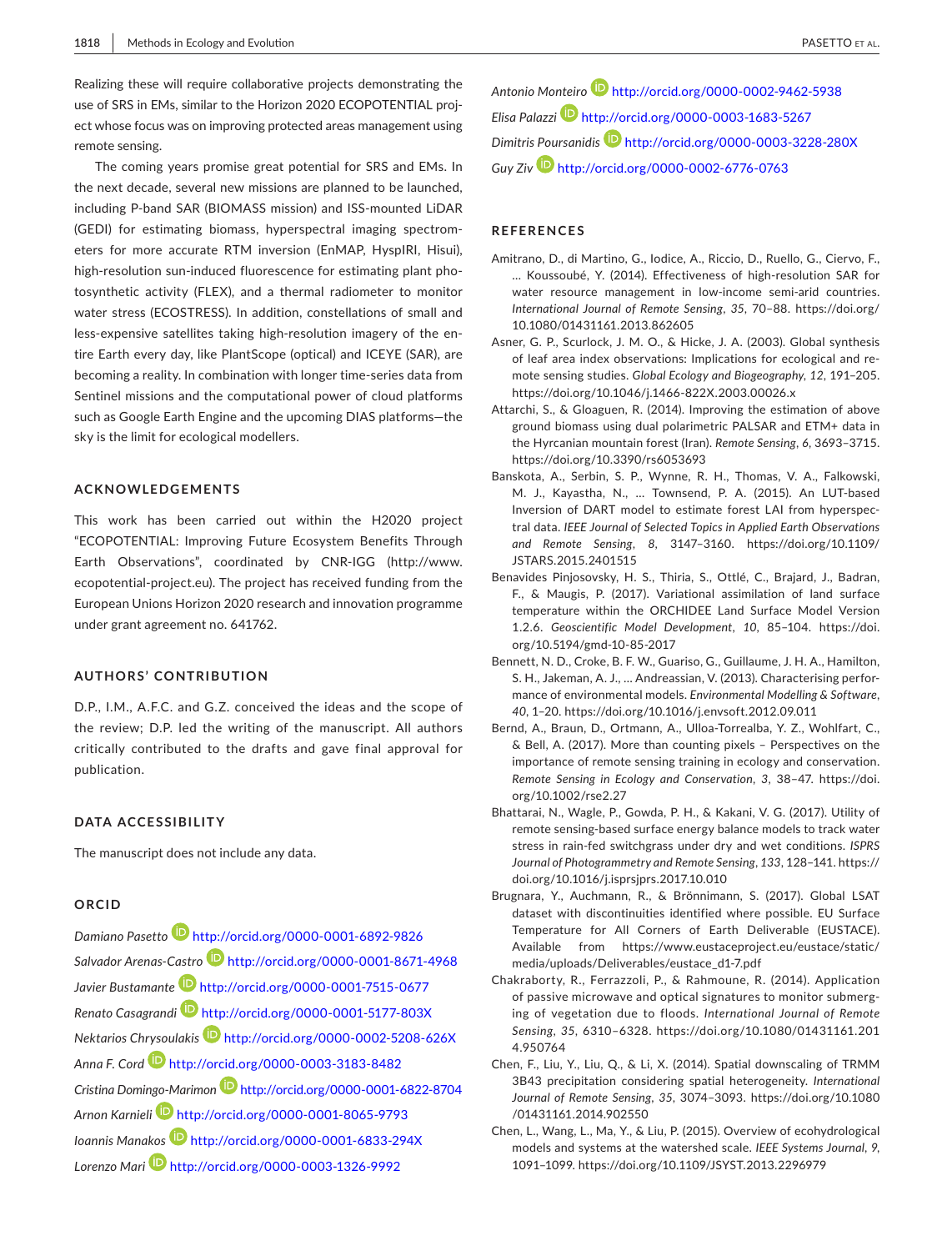- Chuvieco, E., & Huete, A. (2009). *Fundamentals of satellite remote sensing*. Boca Raton, FL: CRC Press/Taylor & Francis.
- Claverie, M., & Masek, J. (2017). Harmonized Landsat-8 Sentinel-2 (HLS) Product's Guide. v.1.3. Available from [https://hls.gsfc.nasa.gov/](https://hls.gsfc.nasa.gov/documents/) [documents/](https://hls.gsfc.nasa.gov/documents/)
- Clevers, J. G. P. W., Kooistra, L., & van den Brande, M. M. M. (2017). Using Sentinel-2 data for retrieving LAI and leaf and canopy chlorophyll content of a potato crop. *Remote Sensing*, *9*, 405. [https://doi.](https://doi.org/10.3390/rs9050405) [org/10.3390/rs9050405](https://doi.org/10.3390/rs9050405)
- Croft, H., Chen, J. M., & Zhang, Y. (2014). The applicability of empirical vegetation indices for determining leaf chlorophyll content over different leaf and canopy structures. *Ecological Complexity*, *17*, 119–130. <https://doi.org/10.1016/j.ecocom.2013.11.005>
- Crow, W. T., & Reichle, R. H. (2008). Comparison of adaptive filtering techniques for land surface data assimilation. *Water Resources Research*, *44*, W08423. <https://doi.org/10.1029/2008WR006883>
- de Bernardis, C., Vicente-Guijalba, F., Martinez-Marin, T., & Lopez-Sanchez, J. (2016). Particle filter approach for real-time estimation of crop phenological states using time series of NDVI images. *Remote Sensing*, *8*, 610.<https://doi.org/10.3390/rs8070610>
- de Lannoy, G. J. M., & Reichle, R. H. (2016). Global assimilation of multiangle and multipolarization SMOS brightness temperature observations into the GEOS-5 catchment land surface model for soil moisture estimation. *Journal of Hydrometeorology*, *17*, 669–691. [https://](https://doi.org/10.1175/JHM-D-15-0037.1) [doi.org/10.1175/JHM-D-15-0037.1](https://doi.org/10.1175/JHM-D-15-0037.1)
- Disney, M. (2016). Remote sensing of vegetation: Potentials, limitations, developments and applications. In K. Hikosaka, Ü. Niinemets, & N. Anten (Eds.), *Canopy photosynthesis: From basics to applications* (pp. 289–331). Dordrecht: Springer Netherlands. [https://doi.](https://doi.org/10.1007/978-94-017-7291-4) [org/10.1007/978-94-017-7291-4](https://doi.org/10.1007/978-94-017-7291-4)
- D'Onofrio, D., Palazzi, E., von Hardenberg, J., Provenzale, A., & Calmanti, S. (2014). Stochastic rainfall downscaling of climate models. *Journal of Hydrometeorology*, *15*, 830–843. [https://doi.org/10.1175/](https://doi.org/10.1175/JHM-D-13-096.1) [JHM-D-13-096.1](https://doi.org/10.1175/JHM-D-13-096.1)
- Dusseux, P., Corpetti, T., Hubert-Moy, L., & Corgne, S. (2014). Combined use of multi-temporal optical and radar satellite images for grassland monitoring. *Remote Sensing*, *6*, 6163–6182. [https://doi.org/10.3390/](https://doi.org/10.3390/rs6076163) [rs6076163](https://doi.org/10.3390/rs6076163)
- El Serafy, G. Y., Eleveld, M. A., Blaas, M., van Kessel, T., Aguilar, S. G., & van der Woerd, H. J. (2011). Improving the description of the suspended particulate matter concentrations in the southern North Sea through assimilating remotely sensed data. *Ocean Science*, *46*, 179–204. <https://doi.org/10.1007/s12601-011-0015-x>
- Fatichi, S., Ivanov, V. Y., & Caporali, El. (2012). A mechanistic ecohydrological model to investigate complex interactions in cold and warm water-controlled environments: 1. Theoretical framework and plotscale analysis. *Journal of Advances in Modelling Earth Systems*, *4*, M05002.<https://doi.org/10.1029/2011MS000086>
- Fatichi, S., Pappas, C., & Ivanov, V. Y. (2016). Modeling plant–water interactions: An ecohydrological overview from the cell to the global scale. *WIREs Water*, *3*, 327–368. [https://doi.org/10.1002/](https://doi.org/10.1002/wat2.1125) [wat2.1125](https://doi.org/10.1002/wat2.1125)
- Gómez-Dans, J. L., Lewis, P. E., & Disney, M. (2016). Efficient emulation of radiative transfer codes using gaussian processes and application to land surface parameter inferences. *Remote Sensing*, *8*, 119. [https://](https://doi.org/10.3390/rs8020119) [doi.org/10.3390/rs8020119](https://doi.org/10.3390/rs8020119)
- Good, E. J. (2016). An *in situ*-based analysis of the relationship between land surface "skin" and screen-level air temperatures. *Journal of Geophysical Research: Atmospheres*, *121*, 8801–8819. [https://doi.](https://doi.org/10.1002/2016JD025318) [org/10.1002/2016JD025318](https://doi.org/10.1002/2016JD025318)
- Govind, A., Chen, J. M., Margolis, H., Ju, W., Sonnentag, O., & Giasson, M.-A. (2009). A spatially explicit hydro-ecological modeling framework (BEPS-TerrainLab V2.0): Model description and test in a boreal ecosystem in Eastern North America. *Journal of Hydrology*, *367*, 200– 216. <https://doi.org/10.1016/j.jhydrol.2009.01.006>
- Gupta, R. P. (2018). Interpretation of SAR Imagery. In *Remote sensing geology*. Berlin, Heidelberg: Springer. [https://doi.](https://doi.org/10.1007/978-3-662-55876-8) [org/10.1007/978-3-662-55876-8](https://doi.org/10.1007/978-3-662-55876-8)
- Harrison, K. W., Kumar, S. V., Peters-Lidard, C. D., & Santanello, J. A. (2012). Quantifying the change in soil moisture modeling uncertainty from remote sensing observations using Bayesian inference techniques. *Water Resources Research*, *48*, W11514. [https://doi.](https://doi.org/10.1029/2012WR012337) [org/10.1029/2012WR012337](https://doi.org/10.1029/2012WR012337)
- Houborg, R., McCabe, M., Cescatti, A., Gao, F., Schull, M., & Gitelson, A. (2015). Joint leaf chlorophyll content and leaf area index retrieval from Landsat data using a regularized model inversion system (REGFLEC). *Remote Sensing of Environment*, *159*, 203–221. [https://](https://doi.org/10.1016/j.rse.2014.12.008) [doi.org/10.1016/j.rse.2014.12.008](https://doi.org/10.1016/j.rse.2014.12.008)
- Houborg, R., McCabe, M., & Gao, F. (2015). Downscaling of coarse resolution LAI products to achieve both high spatial and temporal resolution for regions of interest. Geoscience and Remote Sensing Symposium (IGARSS), IEEE International, Milan.
- Hu, G., & Jia, L. (2015). Monitoring of evapotranspiration in a semiarid inland river basin by combining microwave and optical remote sensing observations. *Remote Sensing*, *7*, 3056–3087. [https://doi.](https://doi.org/10.3390/rs70303056) [org/10.3390/rs70303056](https://doi.org/10.3390/rs70303056)
- Huber, O. M., Eastaugh, C. S., Gschwantner, T., Hasenauer, H., Kindermann, G., Ledermann, T., … Sterba, H. (2013). Comparing simulations of three conceptually different forest models with National Forest Inventory data. *Environmental Modelling & Software*, *40*, 88– 97. <https://doi.org/10.1016/j.envsoft.2012.08.003>
- Hwang, T., Kang, S., Kim, J., Kim, Y., Lee, D., & Bend, L. (2008). Evaluating drought effect on MODIS Gross Primary Production (GPP) with an eco-hydrological model in the mountainous forest, East Asia. *Global Change Biology*, *14*, 1037–1056. [https://doi.](https://doi.org/10.1111/j.1365-2486.2008.01556.x) [org/10.1111/j.1365-2486.2008.01556.x](https://doi.org/10.1111/j.1365-2486.2008.01556.x)
- Joshi, N., Baumann, M., Ehammer, A., Fensholt, R., Grogan, K., Hostert, P., & Waske, B. (2016). A review of the application of optical and radar remote sensing data fusion to land use mapping and monitoring. *Remote Sensing*, *8*, 70.<https://doi.org/10.3390/rs8010070>
- Kaminski, T., & Mathieu, P.-P. (2017). Reviews and syntheses: Flying the satellite into your model: On the role of observation operators in constraining models of the Earth system and the carbon cycle. *Biogeosciences*, *14*, 2343–2357. [https://doi.org/10.5194/](https://doi.org/10.5194/bg-14-2343-2017) [bg-14-2343-2017](https://doi.org/10.5194/bg-14-2343-2017)
- Koch, J., Jensen, K. H., & Stisen, S. (2015). Toward a true spatial model evaluation in distributed hydrological modeling: Kappa statistics, Fuzzy theory, and EOF-analysis benchmarked by the human perception and evaluated against a modeling case study. *Water Resources Research*, *51*, 1225–1246. [https://doi.](https://doi.org/10.1002/2014WR016607) [org/10.1002/2014WR016607](https://doi.org/10.1002/2014WR016607)
- Kumar, V., Kumari, M., & Saha, S. K. (2013). Leaf area index estimation of lowland rice using semi-empirical backscattering model. *Journal of Applied Remote Sensing*, *7*, 73474. [https://doi.org/10.1117/](https://doi.org/10.1117/1.JRS.7.073474) [1.JRS.7.073474](https://doi.org/10.1117/1.JRS.7.073474)
- Kurtz, W., He, G., Kollet, S. J., Maxwell, R. M., Vereecken, H., & Hendricks Franssen, H.-J. (2016). TerrSysMP-PDAF (version 1.0): A modular high-performance data assimilation framework for an integrated land surface-subsurface model. *Geoscientific Model Development*, *9*, 1341–1360. <https://doi.org/10.5194/gmd-9-1341-2016>
- Lahoz, W. A., & de Lannoy, G. J. M. (2014). Closing the gaps in our knowledge of the hydrological cycle over land: Conceptual problems. *Surveys in Geophysics*, *35*, 623–660. [https://doi.org/10.1007/](https://doi.org/10.1007/s10712-013-9221-7) [s10712-013-9221-7](https://doi.org/10.1007/s10712-013-9221-7)
- Lawley, V., Lewis, M., Clarke, K., & Ostendorf, B. (2016). Site-based and remote sensing methods for monitoring indicators of vegetation condition: An Australian review. *Ecological Indicators*, *60*, 1273–1283. <https://doi.org/10.1016/j.ecolind.2015.03.021>
- Lewis, P., Gómez-Dans, J., Kaminski, T., Settle, J., Quaife, T., Gobron, N., … Berger, M. (2012). An earth observation land data assimilation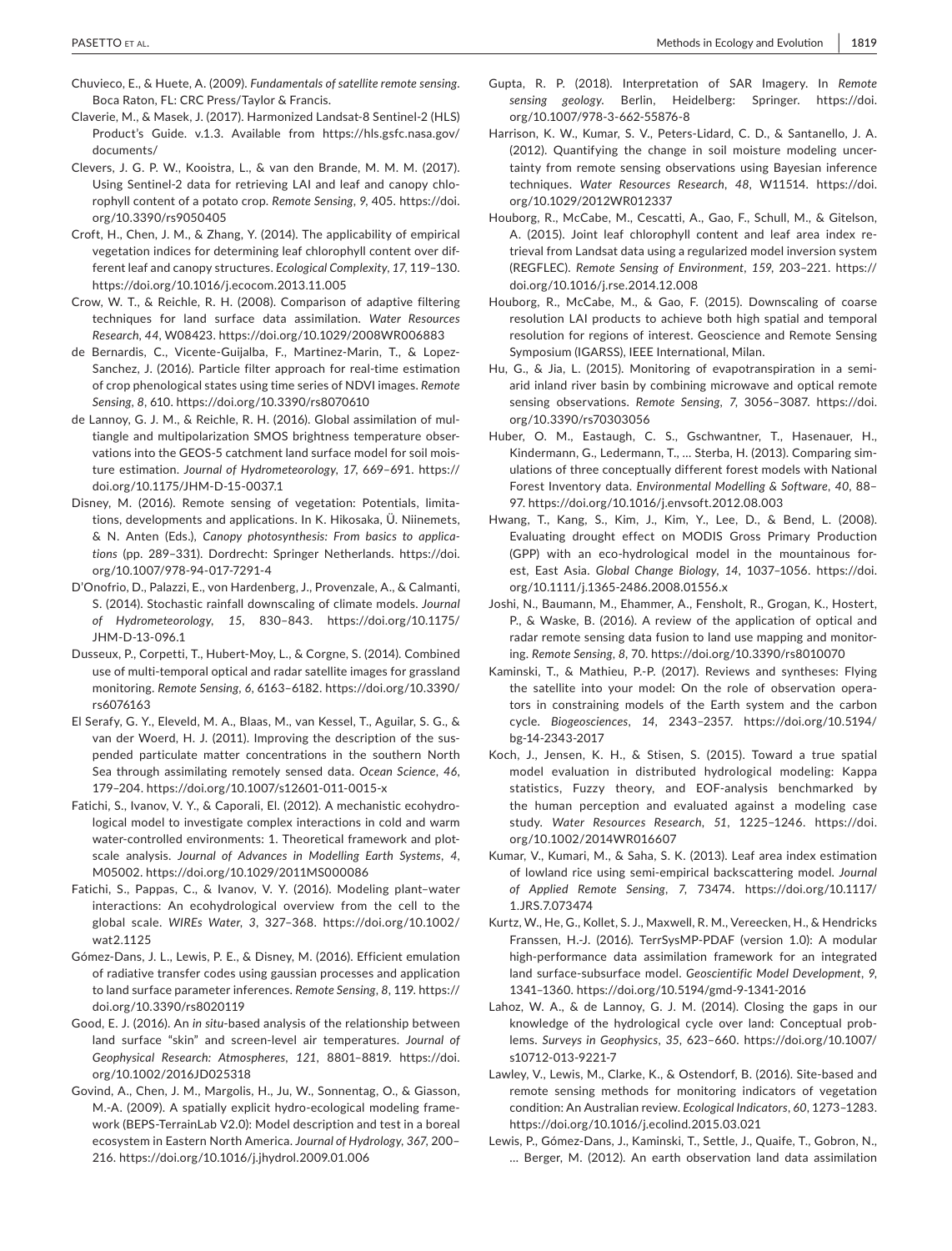system (EO-LDAS). *Remote Sensing of Environment*, *120*, 219–235. <https://doi.org/10.1016/j.rse.2011.12.027>

- Liu, D., & Pu, R. (2008). Downscaling thermal infrared radiance for subpixel land surface temperature retrieval. *Sensors*, *8*, 2695–2706. <https://doi.org/10.3390/s8042695>
- Liu, Y., Xiao, J., Ju, W., Zhu, G., Wu, X., Fan, W., … Zhou, Y. (2018). Satellitederived LAI products exhibit large discrepancies and can lead to substantial uncertainty in simulated carbon and water fluxes. *Remote Sensing of Environment*, *206*, 174–188. [https://doi.org/10.1016/](https://doi.org/10.1016/j.rse.2017.12.024) [j.rse.2017.12.024](https://doi.org/10.1016/j.rse.2017.12.024)
- Lopes, D. M., Aranha, J. T., Walford, N., O'Brien, J., & Lucas, N. (2014). Accuracy of remote sensing data versus other sources of information for estimating net primary production in *Eucalyptus globulus* Labill. and *Pinus pinaster* Ait. ecosystems in Portugal. *Canadian Journal of Remote Sensing*, *35*(1), 37–53. <https://doi.org/10.5589/m08-078>
- Luo, Y., Ogle, K., Tucker, C., Fei, S., Gao, C., LaDeau, S., … Schimel, D. S. (2011). Ecological forecasting and data assimilation in a datarich era. *Ecological Applications*, *21*, 1429–1442. [https://doi.](https://doi.org/10.1890/09-1275.1) [org/10.1890/09-1275.1](https://doi.org/10.1890/09-1275.1)
- Maggioni, V., Meyers, P. C., & Robinson, M. D. (2016). A review of merged high-resolution satellite precipitation product accuracy during the tropical rainfall measuring mission (TRMM) era. *Journal of Hydrometeorology*, *17*, 1101–1117. <https://doi.org/10.1175/JHM-D-15-0190.1>
- Marris, E. (2011). The end of the wild. *Nature*, *469*, 150–152. [https://doi.](https://doi.org/10.1038/469150a) [org/10.1038/469150a](https://doi.org/10.1038/469150a)
- Matott, L. S., Babendreier, J. E., & Purucker, S. T. (2009). Evaluating uncertainty in integrated environmental models: A review of concepts and tools. *Water Resources Research*, *45*, W06421. [https://doi.](https://doi.org/10.1029/2008WR007301) [org/10.1029/2008WR007301](https://doi.org/10.1029/2008WR007301)
- Merchant, C. J., Paul, F., Popp, T., Ablain, M., Bontemps, S, Defourny, P., … Wagner, W. (2017). Uncertainty information in climate data records from Earth observation. *Earth System Science Data*, *9*, 511–527. <https://doi.org/10.5194/essd-9-511-2017>
- Metz, M., Rocchini, D., & Neteler, M. (2014). Surface temperatures at the continental scale: Tracking changes with remote sensing at unprecedented detail. *Remote Sensing*, *6*, 3822–3840. [https://doi.](https://doi.org/10.3390/rs6053822) [org/10.3390/rs6053822](https://doi.org/10.3390/rs6053822)
- Mizzi, A. P., Arellano, A. F., Edwards, D. P., Anderson, J. L., & Pfister, G. G. (2016). Assimilating compact phase space retrievals of atmospheric composition with WRF-Chem/DART: A regional chemical transport/ ensemble Kalman filter data assimilation system. *Geoscientific Model Development*, *9*, 965–978.<https://doi.org/10.5194/gmd-9-965-2016>
- Montzka, C., Pauwels, V., Hendricks Franssen, H.-J., Han, X., & Vereecken, H. (2012). Multivariate and multiscale data assimilation in terrestrial systems: A review. *Sensors*, *12*, 16291–16333. [https://](https://doi.org/10.3390/s121216291) [doi.org/10.3390/s121216291](https://doi.org/10.3390/s121216291)
- Mourtzinis, S., Rattalino Edreira, J. I., Conley, S. P., & Grassini, P. (2017). From grid to field: Assessing quality of gridded weather data for agricultural applications. *European Journal of Agronomy*, *82*, 163–172. <https://doi.org/10.1016/j.eja.2016.10.013>
- Myneni, R., Knyazikhin, Y., & Park, T. Boston University and MODAPS SIPS - NASA. (2015). MOD15A3H MODIS/Combined Terra+Aqua Leaf Area Index/FPAR Daily L4 Global 500m SIN Grid. NASA LP DAAC.
- Niu, S., Luo, Y., Dietze, M. C., Keenan, T. F., Shi, Z., Li, J., & Chapin, F. S. III (2014). The role of data assimilation in predictive ecology. *Ecosphere*, *5*, 1–16.<https://doi.org/10.1890/ES13-00273.1>
- Padró, J.-C., Pons, X., Aragonés, D., Díaz-Delgado, R., García, D., Bustamante, J., … Lange, M. (2017). Radiometric correction of simultaneously acquired Landsat-7/Landsat-8 and Sentinel-2A imagery using pseudoinvariant areas (PIA): Contributing to the Landsat time series legacy. *Remote Sensing*, *9*, 1319. [https://doi.org/10.3390/](https://doi.org/10.3390/rs9121319) [rs9121319](https://doi.org/10.3390/rs9121319)
- Paneque-Gálvez, J., McCall, M. K., Napoletano, B. M., Wich, S. A., & Koh, L. P. (2014). Small drones for community-based forest monitoring: An

assessment of their feasibility and potential in tropical areas. *Forests*, *5*, 1481–1507. <https://doi.org/10.3390/f5061481>

- Pappas, C., Fatichi, S., & Burlando, P. (2016). Modeling terrestrial carbon and water dynamics across climatic gradients: Does plant trait diversity matter? *New Phytologist*, *209*, 137–151. [https://doi.org/10.1111/](https://doi.org/10.1111/nph.13590) [nph.13590](https://doi.org/10.1111/nph.13590)
- Pekel, J.-F., Cottam, A., Gorelick, N., & Belward, A. S. (2016). Highresolution mapping of global surface water and its long-term changes. *Nature*, *540*, 418–422. <https://doi.org/10.1038/nature20584>
- Peng, C., Guiot, J., Wu, H., Jiang, H., & Luo, Y. (2011). Integrating models with data in ecology and palaeoecology: Advances towards a model–data fusion approach. *Ecology Letters*, *14*, 522–536. [https://](https://doi.org/10.1111/j.1461-0248.2011.01603.x) [doi.org/10.1111/j.1461-0248.2011.01603.x](https://doi.org/10.1111/j.1461-0248.2011.01603.x)
- Pfeifer, M., Disney, M., Quaife, T., & Marchant, R. (2012). Terrestrial ecosystems from space: A review of earth observation products for macroecology applications. *Global Ecology and Biogeography*, *21*, 603–624. <https://doi.org/10.1111/j.1466-8238.2011.00712.x>
- Plummer, S. E. (2000). Perspectives on combining ecological process models and remotely sensed data. *Ecological Modelling*, *129*, 169– 186. [https://doi.org/10.1016/S0304-3800\(00\)00233-7](https://doi.org/10.1016/S0304-3800(00)00233-7)
- Pons, X., Pesquer, L., Cristóbal, J., & González-Guerrero, O. (2014). Automatic and improved radiometric correction of Landsat imagery using reference values from MODIS surface reflectance images. *International Journal of Applied Earth Observation and Geoinformation*, *33*, 243–254. [https://doi.org/10.1016/](https://doi.org/10.1016/j.jag.2014.06.002) [j.jag.2014.06.002](https://doi.org/10.1016/j.jag.2014.06.002)
- Quaife, T., Lewis, P., de Kauwe, M., Williams, M., Law, B. E., Disney, M., & Bowyer, P. (2008). Assimilating canopy reflectance data into an ecosystem model with an Ensemble Kalman Filter. *Remote Sensing of Environment*, *112*, 1347–1364. [https://doi.org/10.1016/](https://doi.org/10.1016/j.rse.2007.05.020) [j.rse.2007.05.020](https://doi.org/10.1016/j.rse.2007.05.020)
- Rangoonwala, A., Enwright, N. M., Ramsey, E. W. III, & Spruce, J. P. (2016). Radar and optical mapping of surge persistence and marsh dieback along the New Jersey Mid-Atlantic coast after Hurricane Sandy. *International Journal of Remote Sensing*, *37*, 1692–1713. [https://doi.or](https://doi.org/10.1080/01431161.2016.1163748) [g/10.1080/01431161.2016.1163748](https://doi.org/10.1080/01431161.2016.1163748)
- Refsgaard, J. C., van der Sluijs, J. P., Brown, J., & van der Keur, P. (2006). A framework for dealing with uncertainty due to model structure error. *Advances in Water Resources*, *29*, 1586–1597. [https://doi.](https://doi.org/10.1016/j.advwatres.2005.11.013) [org/10.1016/j.advwatres.2005.11.013](https://doi.org/10.1016/j.advwatres.2005.11.013)
- Refsgaard, J. C., van der Sluijs, J. P., Hojberg, A. L., & Vanrolleghem, P. A. (2007). Uncertainty in the environmental modelling process – A framework and guidance. *Environmental Modelling & Software*, *22*, 1543–1556.<https://doi.org/10.1016/j.envsoft.2007.02.004>
- Reichle, R. H. (2008). Data assimilation methods in the Earth sciences. *Advances in Water Resources*, *31*, 1411–1418. [https://doi.](https://doi.org/10.1016/j.advwatres.2008.01.001) [org/10.1016/j.advwatres.2008.01.001](https://doi.org/10.1016/j.advwatres.2008.01.001)
- Scholze, M., Buchwitz, M., Dorigo, W., Guanter, L., & Quagan, S. (2017). Reviews and synthesis: Systematic earth observations for use in terrestrial carbon cycle data assimilation systems. *Biogeosciences*, *14*, 3401–3429.<https://doi.org/10.5194/bg-14-3401-2017>
- Sehgal, V. K., Chakraborty, D., & Sahoo, R. N. (2016). Inversion of radiative transfer model for retrieval of wheat biophysical parameters from broadband reflectance measurements. *Information Processing in Agriculture*, *3*, 107–118. <https://doi.org/10.1016/j.inpa.2016.04.001>
- Shi, Y., & Song, L. (2015). Spatial downscaling of monthly TRMM precipitation based on EVI and other geospatial variables over the Tibetan plateau from 2001 to 2012. *Mountain Research and Development*, *35*, 180–194.<https://doi.org/10.1659/MRD-JOURNAL-D-14-00119.1>
- Stow, C. A., Jolliff, J., Doney, S. C., Allen, J. I., Friedrichs, M. A. M., Rose, K. A., & Wallhead, P. (2009). Skill assessment for coupled biological/physical models of marine systems. *Journal of Marine Systems*, *76*, 4–15.<https://doi.org/10.1016/j.jmarsys.2008.03.011>
- Strauch, M., & Volk, M. (2013). SWAT plant growth modification for improved modeling of perennial vegetation in the